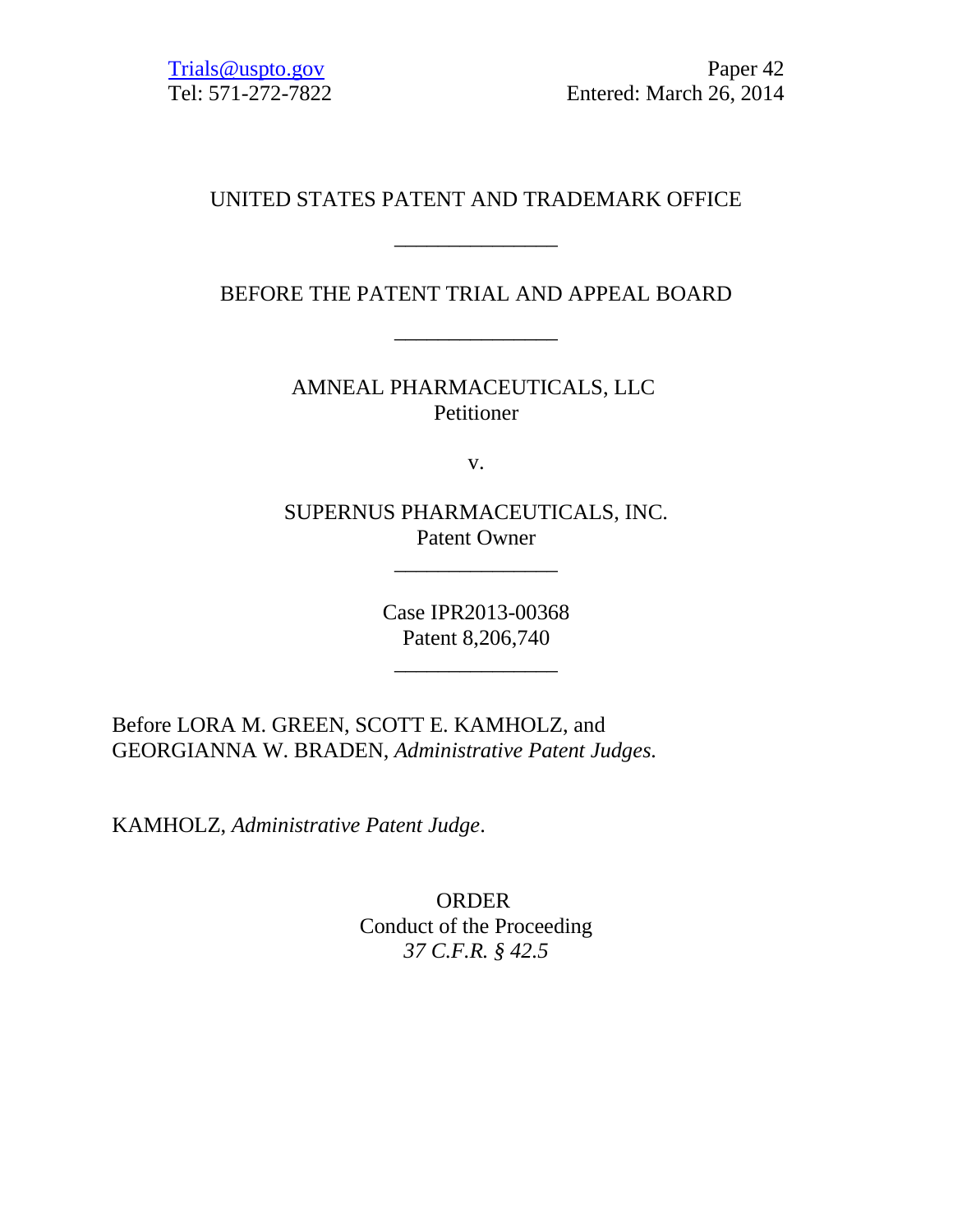By email chain commencing March 14, 2014 (copy attached to this order), the parties raised several issues concerning exhibits to Supernus's Patent Owner Response. A conference call between the parties and the Board was held on March 24, 2014. Amneal provided a court reporter for the call. For a complete record of the call, see the transcript to be filed by Amneal as an exhibit.

Supernus requested authorization for late filing of Appendices A-P to Exhibit 2145. Supernus represented that their omission was an unintentional clerical error. Supernus attached the omitted exhibits to its email to the Board dated March 14, 2014, four days after the deadline to file the Patent Owner Response, and copied Amneal on the email. Supernus proposed extending Amneal's five-day objection period under 37 C.F.R. § 42.64(b)(1) by three business days. Amneal objected to allowing Supernus to file the omitted appendices late, but did not disagree that it was a clerical error on Supernus' part. In withdrawing its objection to Supernus' filing of the omitted appendices, Amneal did ask that its deadline to file a Reply to the Patent Owner Response be extended by four days. The Board noted that there is some flexibility in the schedule for this proceeding, because Supernus has not filed a Motion to Amend Claims and no filing is expected on Due Date 3. The Board authorized Supernus to file the appendices and asked the parties to work out a stipulated change to Due Date 2.

Next, Amneal sought to have Exhibit 2145 stricken on the basis that it consists entirely of expert testimony on patent examination practice, a category of evidence excluded from admissibility by 37 C.F.R. § 42.65(a). Supernus argued that Exhibit 2145 addresses the facts of this case and is not simply expert testimony on patent examination practice.

2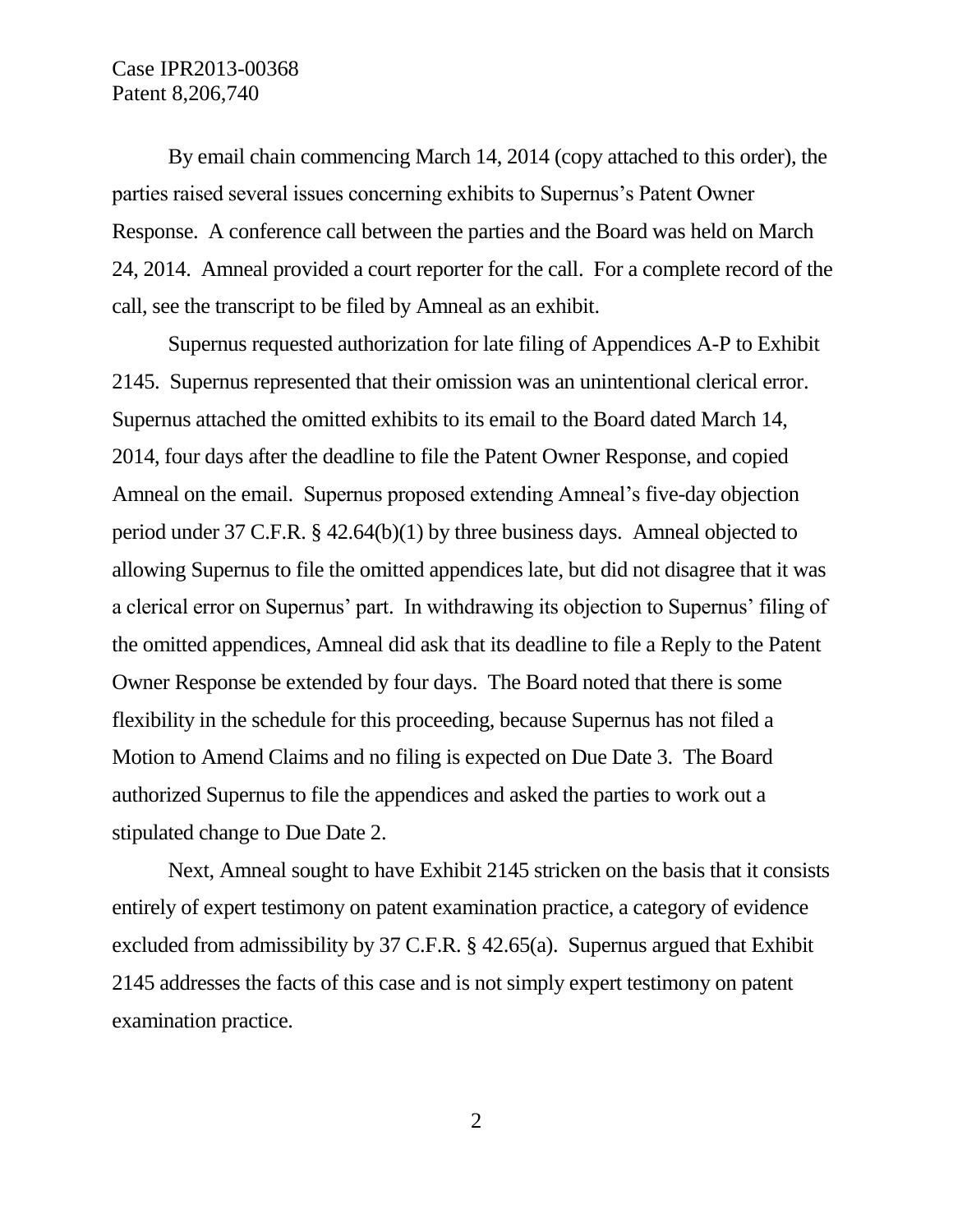The Board agreed with Supernus that Exhibit 2145 is not directed entirely to expert testimony on patent examination practice. Rather, the declaration testimony appears to tether the discussion of the relevant patent examination practice closely to the facts of this case for the purpose of providing context. The Board takes the view that the exhibit is not inadmissible under 37 C.F.R. § 42.65(a).

Despite the Board's view, Amneal may elect to seek to exclude this evidence in a motion to exclude, as long as the motion is filed by Due Date 4. Amneal may file more than one motion to exclude. Each motion to exclude should address all evidence Amneal seeks to exclude that has accumulated in this case by the date the motion is filed, except for evidence addressed in an earlier motion to exclude. The fifteen-page limit, however, is cumulative over all motions to exclude that Amneal files. That is, the total page count of all of Amneal's motions to exclude, added together, may not exceed fifteen. Oppositions to all motions to exclude will be due by Due Date 5, regardless of when the motions were filed, and are limited to fifteen pages in aggregate. Supernus similarly may file multiple motions to exclude, subject to the deadlines and aggregate page limit mentioned above. The Board is unlikely to rule on the motions to exclude evidence prior to entry of a final written decision.

Finally, Amneal sought to have Exhibit 2141 stricken on the basis that it is a ten-page claim chart that effectively circumvents the page limit for a Patent Owner Response. Supernus argued that the claim chart was provided in this format for the sake of clarity, and that its content could have been presented in a much smaller space. Supernus acknowledged, however, that the claim chart was offered to address an issue that was not even raised in Amneal's petition (whether the Ashley '932 and Ashley '854 documents qualify as prior art under pre-AIA 35 U.S.C. § 102(b)). The Board proposed, and the parties agreed, to leave Exhibit 2141 undisturbed but to give it little

3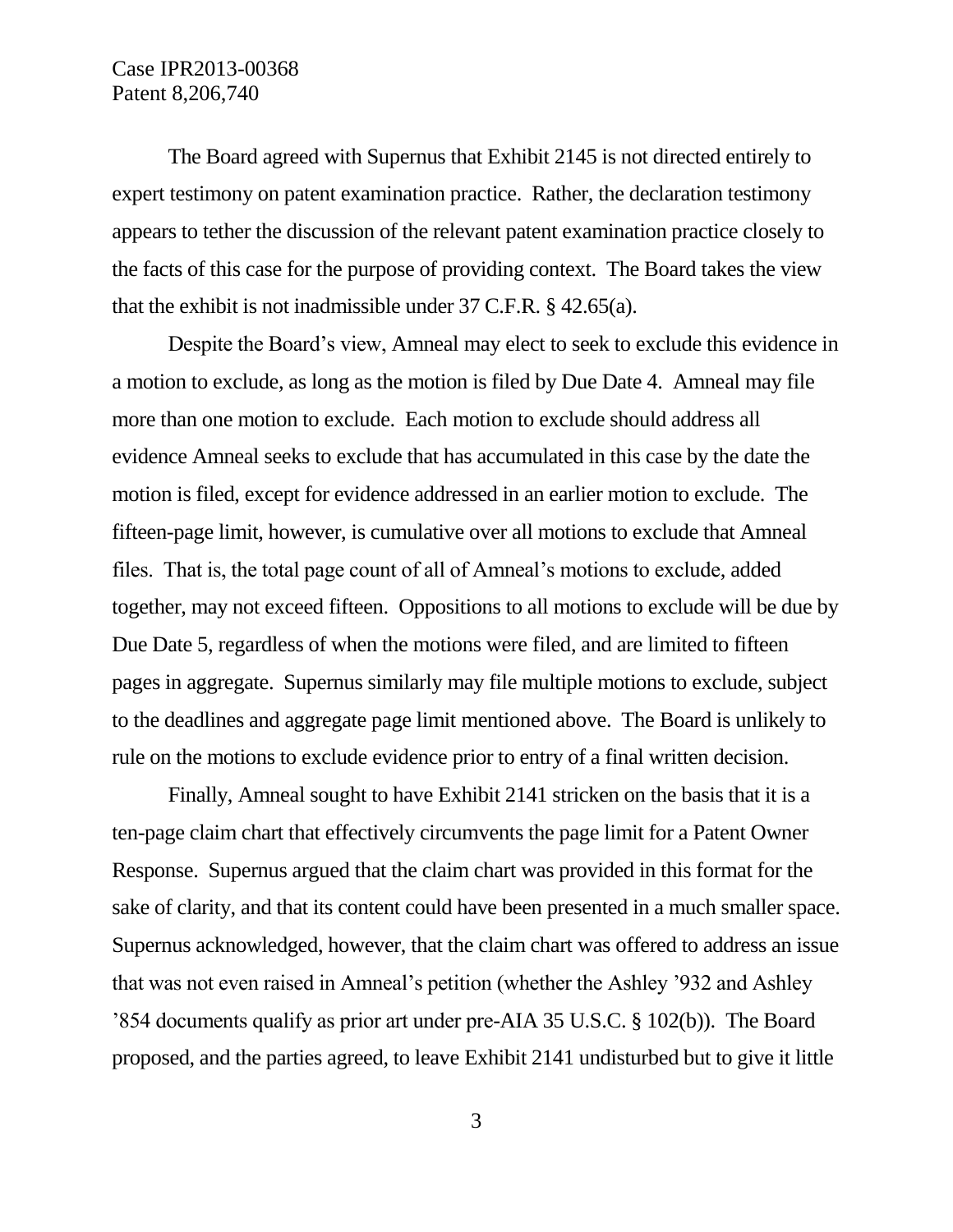or no consideration.

Accordingly, it is

ORDERED that Supernus is authorized to file, within three days of the date this order is entered, a substitute Exhibit 2145 that includes Appendices A-P but is otherwise unmodified;

FURTHER ORDERED that Amneal must serve any evidentiary objections to the content of the appendices within five days of service of the substitute Exhibit 2145;

FURTHER ORDERED that Amneal is not authorized to file a motion to strike Exhibit 2141 or Exhibit 2145;

FURTHER ORDERED that the parties may file more than one motion to exclude, but all such motions are due by Due Date 4, and a party's motions to exclude may not exceed fifteen pages in aggregate; and

FURTHER ORDERED that all oppositions to motions to exclude are due by Due Date 5, regardless of the date on which a respective motion to exclude was filed, and are limited to fifteen pages in aggregate.

#### FOR PETITIONER:

Eldora L. Ellison Jonathan Tuminaro Sterne, Kessler, Goldstein & Fox P.L.L.C.

FOR PATENT OWNER:

Stephen B. Maebius Sunit Talapatra Andrew S. Baluch Foley & Lardner LLP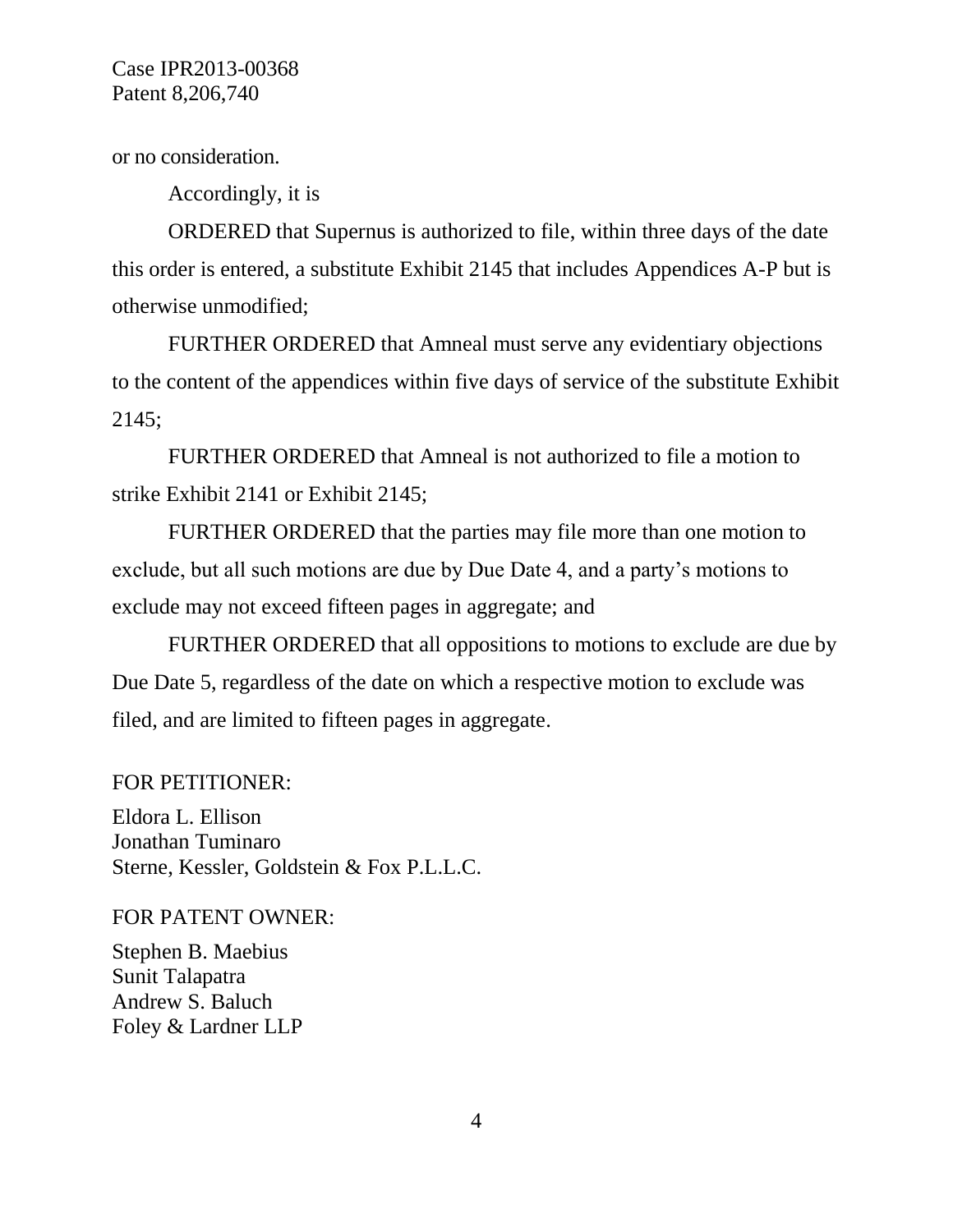From: Eldora Lynn Ellison [mailto:EELLISON@skgf.com] Sent: Friday, March 21, 2014 2:43 PM To: Baker, Patrick; Trey Powers; Jonathan Tuminaro; David H. Holman; Keeto Sabharwal; Paul A. Ainsworth; smaebius@foley.com; stalapatra@foley.com; abaluch@foley.com; Trials Cc: PTAB Account Subject: RE: Conference Call - IPR2013-00368, -00371, -00372 PTAB, Thank you for arranging a conference call regarding the issues raised below. Petitioner also respectfully requests permission to discuss, during Monday's call, the propriety of submitting a claim chart as an exhibit rather than as part of a pleading (see, e.g., Supernus's Exhibit 2141). Thank you, Eldora L. Ellison Counsel for Petitioner From: Baker, Patrick [mailto:Patrick.Baker@USPTO.GOV] Sent: Tuesday, March 18, 2014 12:41 PM To: Eldora Lynn Ellison; Trey Powers; Jonathan Tuminaro; David H. Holman; Keeto Sabharwal; Paul A. Ainsworth; smaebius@foley.com; stalapatra@foley.com; abaluch@foley.com Cc: PTAB Account Subject: Conference Call - IPR2013-00368, -00371, -00372 Greetings. A conference call has been scheduled for 11:00 AM Eastern Time on Monday, March 24, 2014, for IPR2013-00368, IPR2013-00371, and IPR2013-00372. The call in number for the conference call is 877-934-8037 and the passcode is 9450035. If you have any questions, please feel free to contact me. Thank you. Patrick E. Baker Trial Paralegal USPTO Patrick.baker@uspto.gov Direct: 571-272-6192 Patent Trial and Appeal Board: 571-272-7822 From: Eldora Lynn Ellison [mailto:EELLISON@skgf.com] Sent: Monday, March 17, 2014 10:41 AM To: ABaluch@foley.com; Trials Cc: Trey Powers; SMaebius@foley.com; STalapatra@foley.com; Gregory Morris; Evan D. Diamond; Paul A. Ainsworth; Keeto Sabharwal; Trey Powers; David H. Holman

 $\overline{a_1}$  ,  $\overline{a_2}$  ,  $\overline{a_3}$  ,  $\overline{a_4}$  ,  $\overline{a_5}$  ,  $\overline{a_6}$  ,  $\overline{a_7}$  ,  $\overline{a_8}$  ,  $\overline{a_9}$  ,  $\overline{a_9}$  ,  $\overline{a_9}$  ,  $\overline{a_9}$  ,  $\overline{a_9}$  ,  $\overline{a_9}$  ,  $\overline{a_9}$  ,  $\overline{a_9}$  ,  $\overline{a_9}$  ,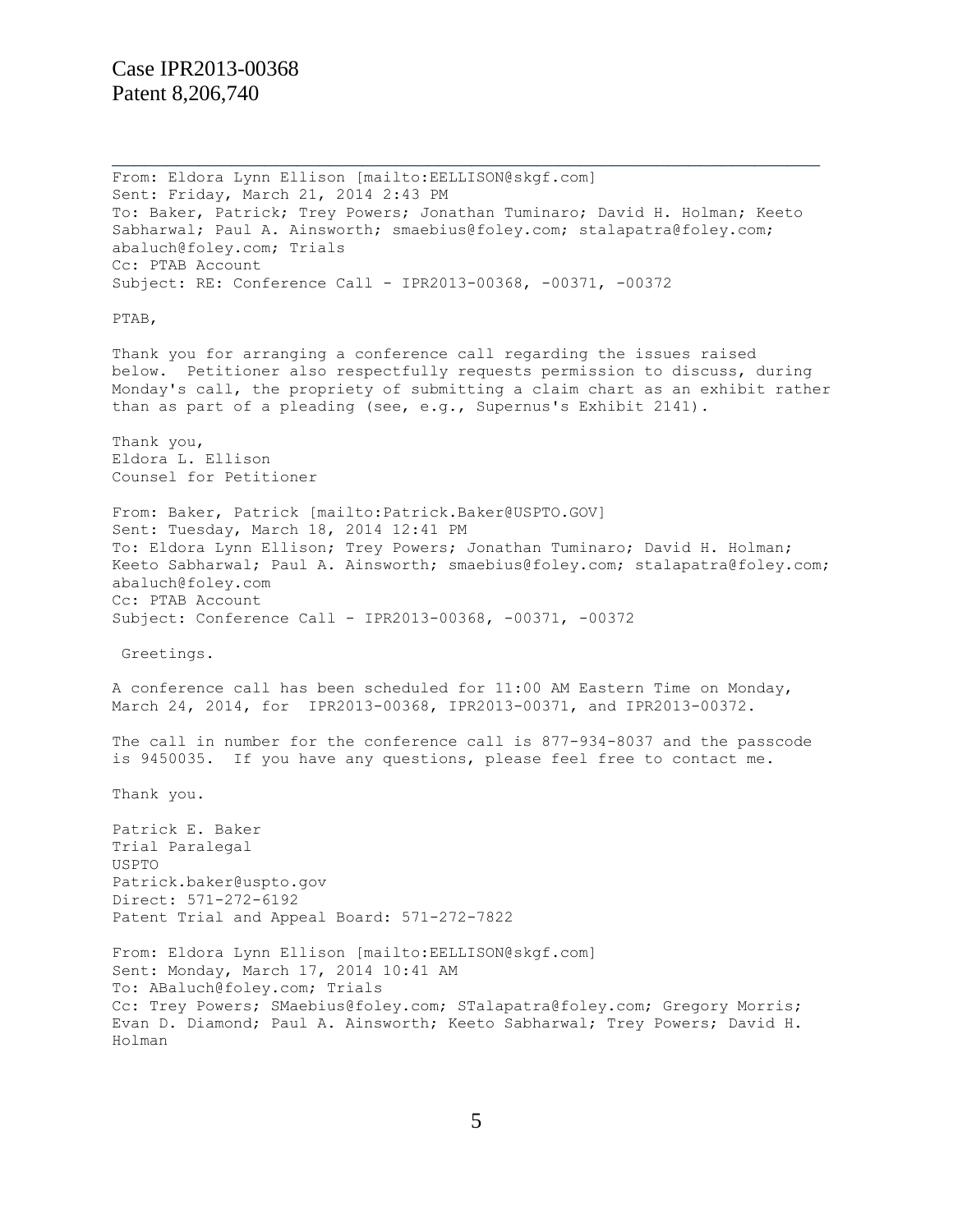Subject: RE: IPR2013-00368, -00371, -00372 - replacement Ex. 2145 -- request for conference call

Dear PTAB,

Counsel for Petitioner requests a conference call with the PTAB regarding Patent Owner's request made in the email below regarding the Declaration the Patent Owner submitted from Stephen G. Kunin (Ex. 2145). Petitioner seeks permission to oppose the Patent Owner's request.

Additionally, Petitioner seeks a conference call with the PTAB to discuss the propriety of Mr. Kunin's Declaration under37 CFR 42.65(a) ("Testimony on United States patent law or patent examination practice will not be admitted."). The Declaration states that it "provide[s] expert analysis and testimony with respect to United States patent practice and procedures...." (Ex. 2145, pg. 2).

Counsel for Petitioner is available for a conference call on Tuesday, Wednesday afternoon, Thursday, or Friday of this week.

Thank you, Eldora L. Ellison Counsel for Amneal

-----Original Message----- From: ABaluch@foley.com [mailto:ABaluch@foley.com] Sent: Friday, March 14, 2014 12:16 AM To: Trials@uspto.gov Cc: Eldora Lynn Ellison; Trey Powers; SMaebius@foley.com; ABaluch@foley.com; STalapatra@foley.com; Gregory Morris; Evan D. Diamond Subject: IPR2013-00368, -00371, -00372 - replacement Ex. 2145

Dear PTAB,

Counsel for Patent Owner Supernus has noticed that the as-filed Kunin Declaration (Ex. 2145) filed on March 10 in the above-captioned IPRs does not contain the lettered appendices A through P that are cited and described in the Kunin Declaration and that were intended to be appended to same. A copy of the true and complete Kunin Declaration (including appendices A-P) that should have been filed in the IPRs on March 10 is attached hereto. The Declaration and appendices are identical in all three IPRs. Patent Owner respectfully requests permission to substitute the attached exhibit as a replacement for Exhibit 2145. Patent Owner agrees to extend the deadline for Amneal's evidentiary objections with respect Exhibit 2145 by 3 business days, and thereby eliminate any prejudice caused by this substitution. Respectfully submitted, Andrew Baluch Counsel for Patent Owner

The preceding email message may be confidential or protected by the attorneyclient privilege. It is not intended for transmission to, or receipt by, any